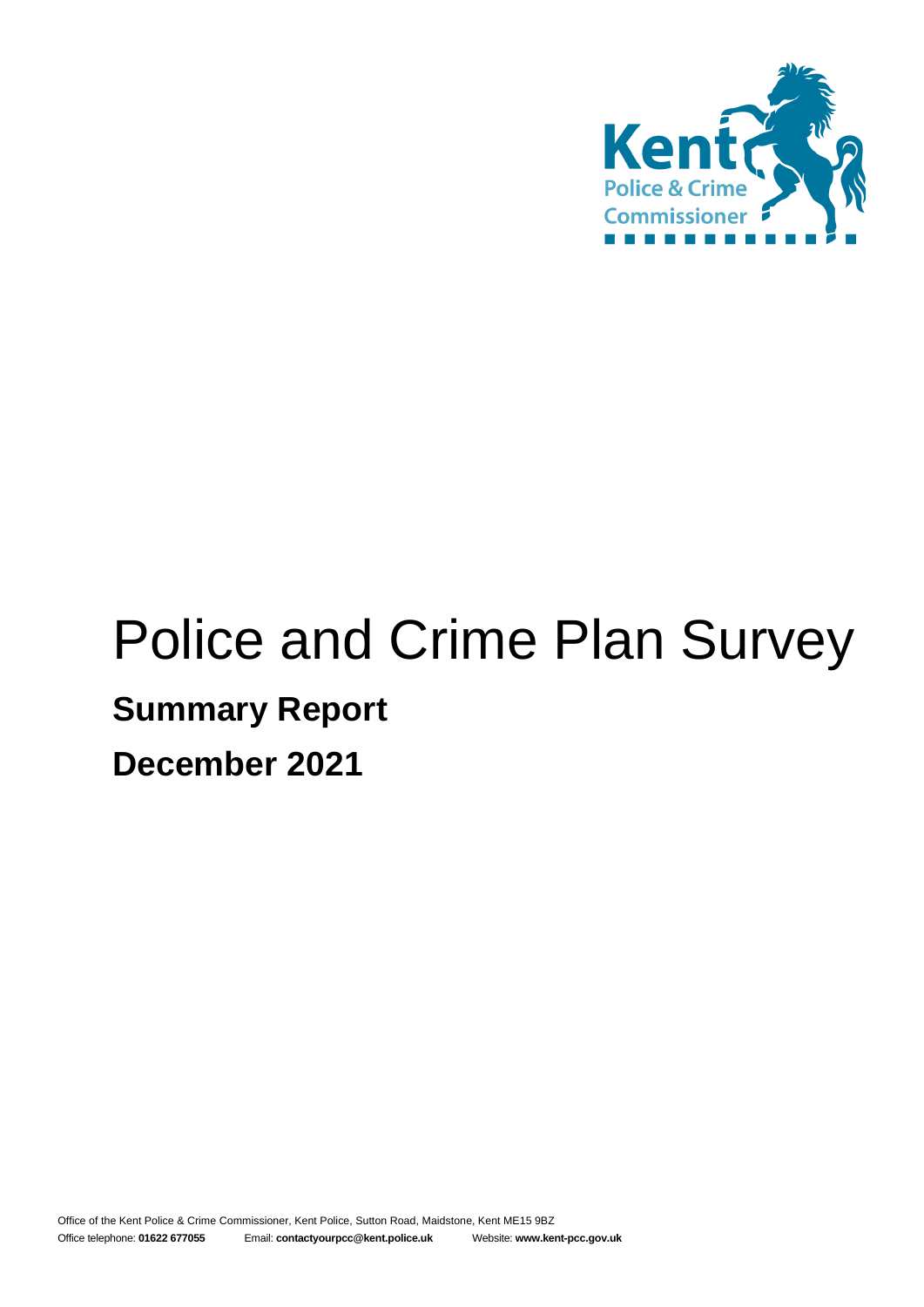## Background and methodology

As part of his commitment to actively engage with the diverse communities of Kent and Medway, the re-elected Police and Crime Commissioner (PCC) for Kent, Matthew Scott, launched his second Police and Crime Plan Survey in September 2021. His first PCP survey was undertaken in 2016, following his first term's election and formed the basis of the Safer In Plan.

The aim of this year's questionnaire was to survey a large and representative sample of residents, to find out their views and experiences of policing and their feelings of safety in their communities. Collecting information from the sample enables the PCC and his staff to draft the new Police and Crime Plan for 2022 to 2025.

The questions asked of residents included:

- Do you believe the current priorities set for Kent Police are the correct ones?
- How safe do you feel where you live, on a scale of 1 to 10?
- Have you been a victim of crime in the last year?
- Which issues do you feel are the most important?
- Have you added additional security devices at your home?
- How safe do you feel on the roads in your community?

The survey also requested information about the districts respondents live in, their age, gender, ethnicity, and whether they work for or volunteer with Kent Police. These questions were not mandatory but the information, where given, assists the PCC's office (OPCC) to monitor how representative the sample is, in comparison to the population of Kent and Medway.

The decision was taken to host the survey mainly online via Smart Survey, but hard copies were also available and were handed out at engagement events, like the Kent Police Open Day, freshers' week roadshows, at religious centres and coffee mornings.

#### Publicising the survey

A link to the survey was posted on the OPCC website and shared widely on social media, making use of the OPCC's Twitter account, Facebook, and Instagram feeds. The survey was also posted on the social media site NextDoor, reaching an audience of 255,631 verified Kent residents. The OPCC also posted the link and a short explanation on community-run Facebook pages, including pages popular with Black, Asian and Minority Ethnic (BAME) communities, which combined had a target audience of more than 200,000.

Local councillors and MPs were also encouraged to share the link amongst their own public contacts. Throughout the survey period, regular reminders were sent out across all social media channels.

A link to the survey was included on all outgoing OPCC e-mail correspondence and staff email signatures. A special edition 'Annual Policing Survey' e-newsletter was circulated to more than 3,000 subscribers. Hard-copy surveys were also posted to residents without internet access, on request.

The survey remained open for ten weeks from 4 September 2021 until 12 November 2021. There were **2,848** completed responses received. The OPCC regards this as a good return - especially as this survey contained no questions directly related to the council tax precept payment which normally trigger wider public and media interest. When the PCC's first Police and Crime Plan survey was undertaken in 2016, the OPCC received **1,690** responses.

It should be noted that no OPCC funds were spent on paid-for digital or print advertising this year. Also the pandemic curtailed many of the PCC's usual external engagements, with understandable caution about encouraging and attending large-scale gatherings when Covid-19 cases remained high.

The OPCC acknowledges that the results are not fully representative of all communities within Kent and Medway, including those from BAME backgrounds, and younger people. Respondents from a BAME background total just under 4% and those aged under 30, 6.7%. This is something the OPCC will continue to seek to improve upon in future years.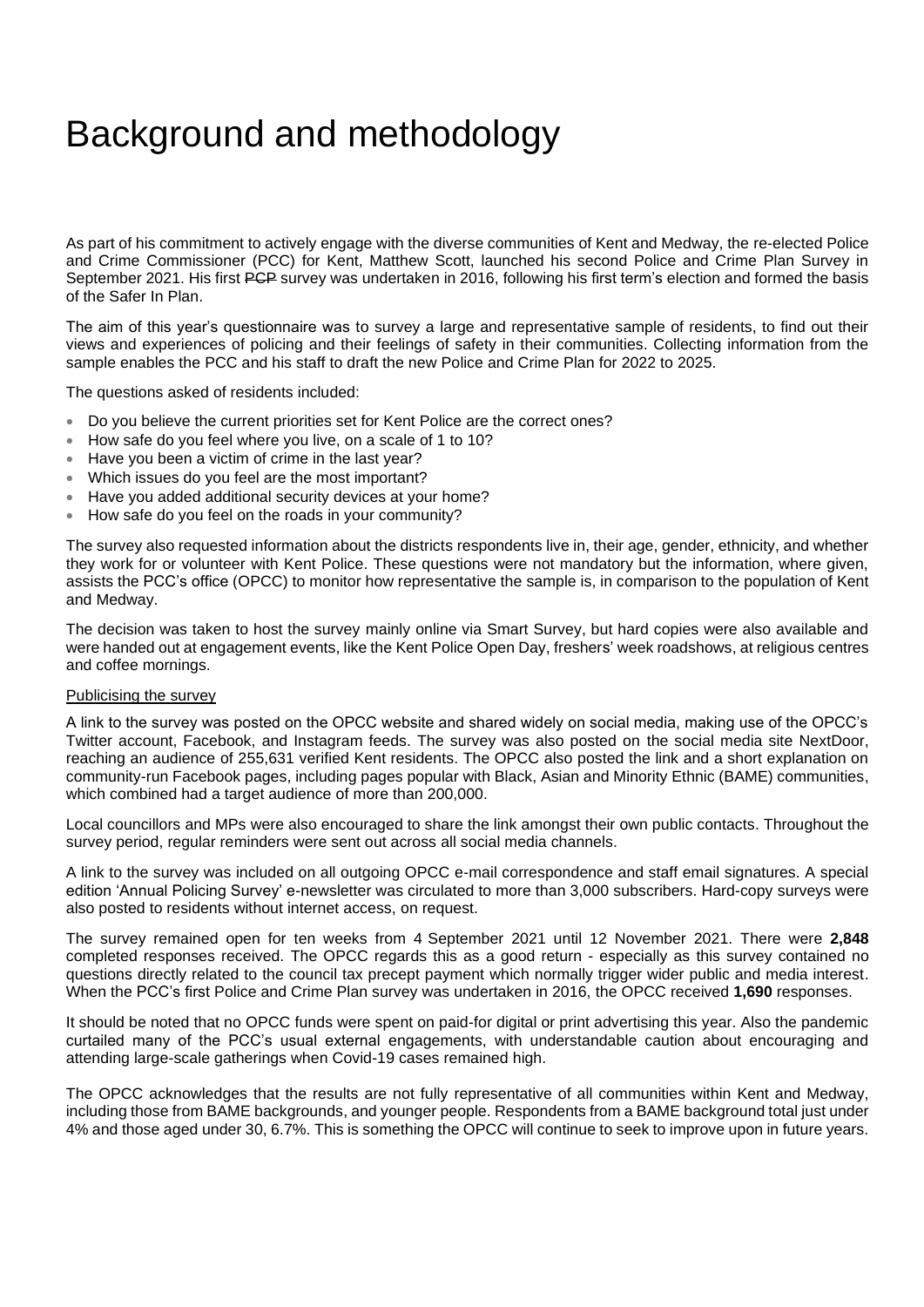## Results of the Annual Policing Survey

## **Part One: Current priorities**

#### **Q1: Overall, do you believe the current priorities I have set for Kent Police are the correct ones?**

The table below clearly shows the majority of people chose either 'strongly agree' or 'agree' for each of the priorities contained within the current Police and Crime Plan – an average of **82%** .

| <b>Answer Choices</b>                                                  | <b>Strongly</b><br>agree | Agree         | <b>Neither</b><br>agree or<br>disagree | <b>Disagree</b> | <b>Strongly</b><br>disagree | Response<br>Total |
|------------------------------------------------------------------------|--------------------------|---------------|----------------------------------------|-----------------|-----------------------------|-------------------|
| Put victims first                                                      | 52.32%<br>1,490          | 27.07%<br>771 | 12.57%<br>358                          | 5.44%<br>155    | 2.60%<br>74                 | 2,848             |
| Fight crime and antisocial behaviour                                   | 63.34%<br>1,804          | 21.35%<br>608 | 6.46%<br>184                           | 5.83%<br>166    | 3.02%<br>86                 | 2,848             |
| Tackle abuse, exploitation and violence                                | 57.37%<br>1,634          | 26.93%<br>767 | 9.27%<br>264                           | 4.04%<br>115    | 2.39%<br>68                 | 2,848             |
| Combat organised crime and gangs                                       | 60.71%<br>1,729          | 24.19%<br>689 | 9.27%<br>264                           | 3.83%<br>109    | 2.00%<br>57                 | 2,848             |
| Provide visible neighbourhood policing and<br>effective roads policing | 59.80%<br>1,703          | 18.79%<br>535 | 7.37%<br>210                           | 6.36%<br>181    | 7.69%<br>219                | 2,848             |
| Deliver an efficient and accessible service                            | 55.23%<br>1,573          | 26.02%<br>741 | 9.62%<br>274                           | 5.06%<br>144    | 4.07%<br>116                | 2,848             |

Further analysis of the data showed that people broadly agreed with the priorities irrespective of whether they had recently been a victim of crime or not; though people who had not been victims agreed more strongly than those who had.

|                                             | Victims who either                           | Non-victims who either |                              |
|---------------------------------------------|----------------------------------------------|------------------------|------------------------------|
|                                             | strongly agreed or agreed strongly agreed or |                        |                              |
|                                             | (Combined %)                                 | agreed (Combined %)    | % Difference between the two |
| Put victims first                           | 69.7                                         | 81.4                   | 11.7                         |
| Fight crime and antisocial behaviour        | 75.1                                         | 86.6                   | 11.5                         |
| Tackle abuse, exploitation and violence     | 74.3                                         | 92.2                   | 17.9                         |
| Combat organised crime and gangs            | 76.4                                         | 88.9                   | 12.5                         |
| Provide visible neighbourhood policing      |                                              |                        |                              |
| and effective roads policing                | 69.7                                         | 80.4                   | 10.7                         |
| Deliver an efficient and accessible service | 72.7                                         | 83.0                   | 10.3                         |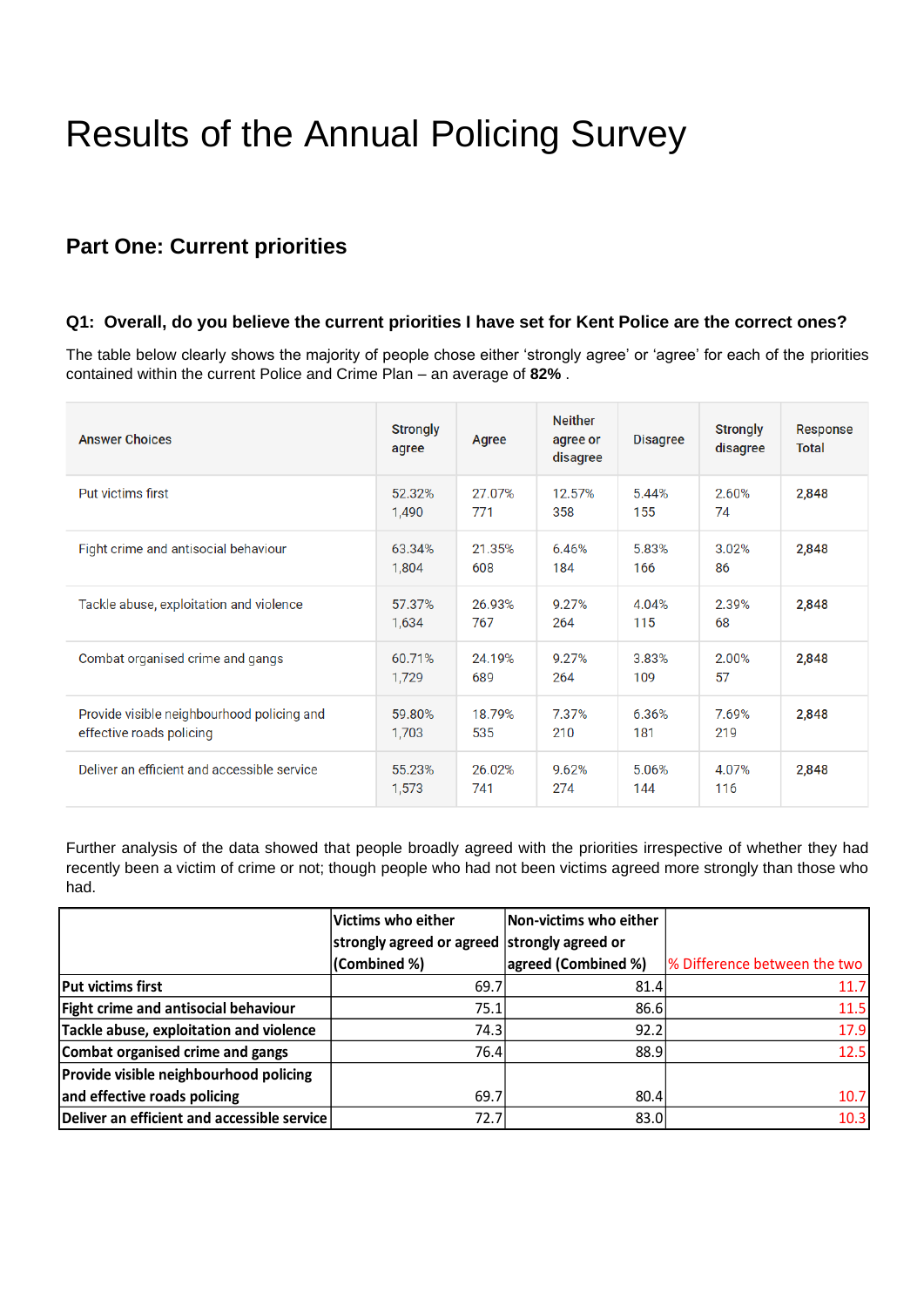## **Part Two: Your experiences**

#### **Q2. How safe do you feel where you live, on a scale of 1 to 10?** (1 = very unsafe / 10 = very safe)

On average **75.48%** of respondents selected a number on the scale of 6 or more, meaning they feel safe.

**14.08%** selected a number of 4 or lower meaning they feel unsafe. 10.4% selected 5.

The mean average of all 2,848 responses was a score of **7** out of 10, a very slight increase on last year's **6.97** and up from **6.38** in 2019. Further analysis showed that respondents from West Kent felt safest (Tunbridge Wells and Tonbridge & Malling). Medway, Dartford and Swale had the lowest feelings of safety, although were still above 6 on average.

| <b>District</b>        | Feelings of safety (out of 10) |
|------------------------|--------------------------------|
| <b>Tunbridge Wells</b> | 7.54                           |
| Tonbridge & Malling    | 7.38                           |
| Ashford                | 7.25                           |
| Canterbury             | 7.24                           |
| Dover                  | 7.18                           |
| Folkestone & Hythe     | 7.10                           |
| Sevenoaks              | 7.07                           |
| Gravesham              | 7.03                           |
| Thanet                 | 6.91                           |
| Maidstone              | 6.89                           |
| Swale                  | 6.81                           |
| Medway                 | 6.76                           |
| Dartford               | 6.25                           |

- Those aged 29 and below responded with a score of **7.04**.
- Those aged between 30 and 59 responded with a score of **6.85**.
- Those aged 60 and above responded with a score of **7.18**.
- Those who defined their ethnicity as "White British" responded with a score of **7.08**.
- Those from a BAME background, including other White backgrounds, responded with a score of **6.93**.

Unsurprisingly those who had been a victim of crime in the past year reported feeling less safe than those who had not. On average they selected a figure 1.55 lower on the scale.

|                            | How safe do you feel<br>where you live? (Out of<br><b>10)</b> |
|----------------------------|---------------------------------------------------------------|
| <b>Victims</b>             | 5.73                                                          |
| <b>Non-victims</b>         | 7.28                                                          |
| Difference between the two |                                                               |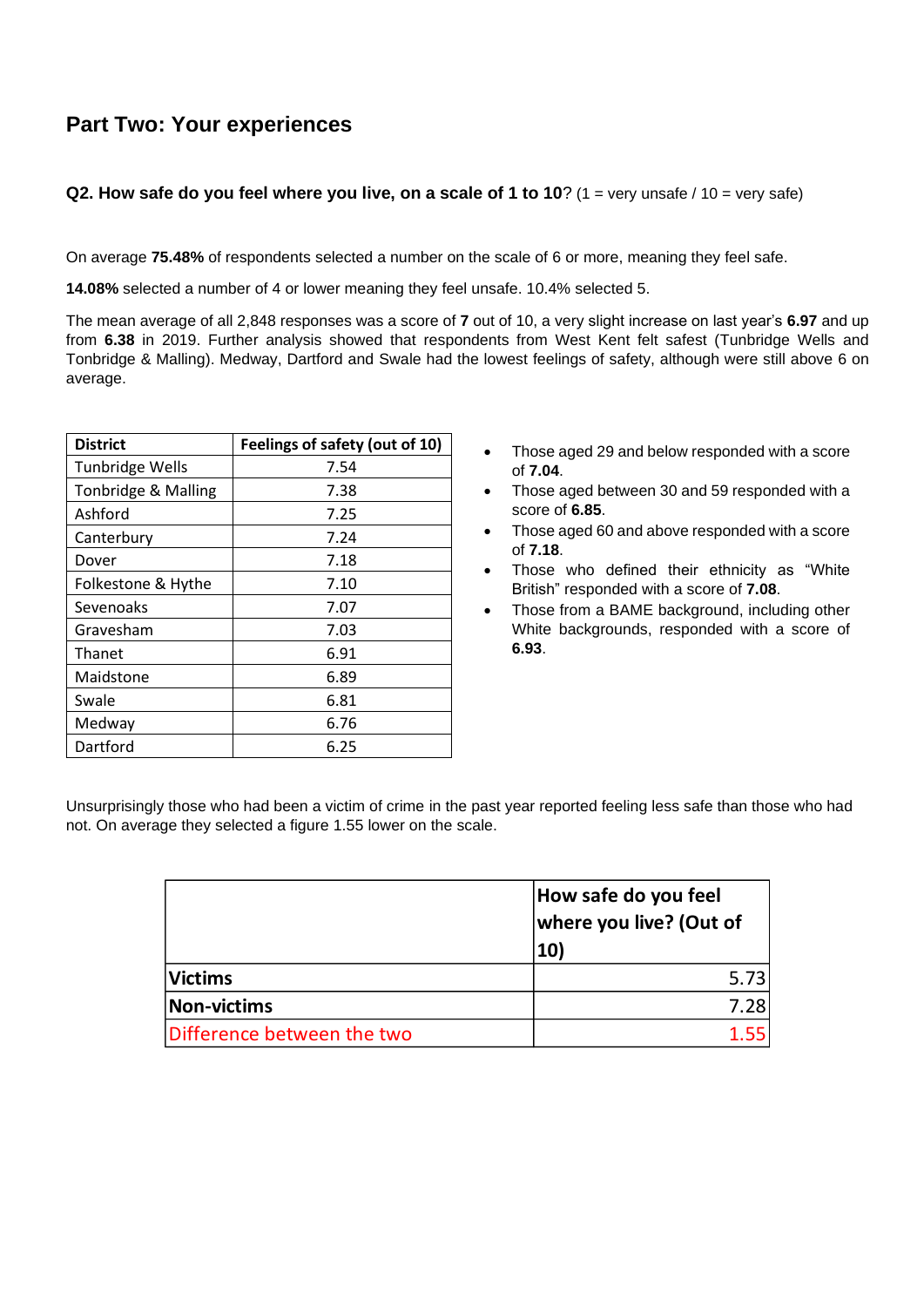## **Part Three: Victims of Crime**

#### **Q3. Have you been a victim of a crime in Kent in the last year?**

479 (16.82%) of all 2,848 respondents said they had been a victim of crime in the last year, compared to 15.87% last year and 19.7% the year before. The pandemic and release from lockdowns will likely have contributed to changing data.

| <b>Answer Choices</b>      | <b>Responses</b>       |        |       |
|----------------------------|------------------------|--------|-------|
| Yes                        |                        | 16.82% | 479   |
| No                         |                        | 83.18% | 2,369 |
| Answered: 2,848 Skipped: 0 | <b>Response Total:</b> |        | 2,848 |

The table below shows the districts where those who responded to the survey, and said they had been victims of crime in the last year, live.

| <b>District</b>              | % of Kent victims |
|------------------------------|-------------------|
| Maidstone                    | 14.14%            |
| Medway                       | 10.42%            |
| Swale                        | 10.42%            |
| Ashford                      | 8.68%             |
| Dover                        | 7.69%             |
| Canterbury                   | 7.20%             |
| Thanet                       | 6.95%             |
| <b>Tonbridge and Malling</b> | 6.70%             |
| Dartford                     | 5.46%             |
| Sevenoaks                    | 4.96%             |
| <b>Tunbridge Wells</b>       | 4.96%             |
| Folkestone and Hythe         | 4.71%             |
| Gravesham                    | 2.73%             |
| Did not give location        | 4.96%             |

Medway, Swale and Maidstone saw the highest percentages of victims, which correlates with the previous question of how safe residents felt. Residents in these three districts also felt the least safe.

Dartford was the anomaly here because although this had the  $9<sup>th</sup>$  lowest % of victims, the residents felt the least safe compared to all other districts.

#### **Q4. If so, how satisfied were you with the service Kent Police gave you?**

 $(1 = \text{very unsatisfied} / 10 = \text{very satisfied})$ 

Of the 479 people who had been a victim of crime in Kent within the last year, their average score in terms of satisfaction with Kent Police was **4.26** out of 10. This compares to **4.3** last year.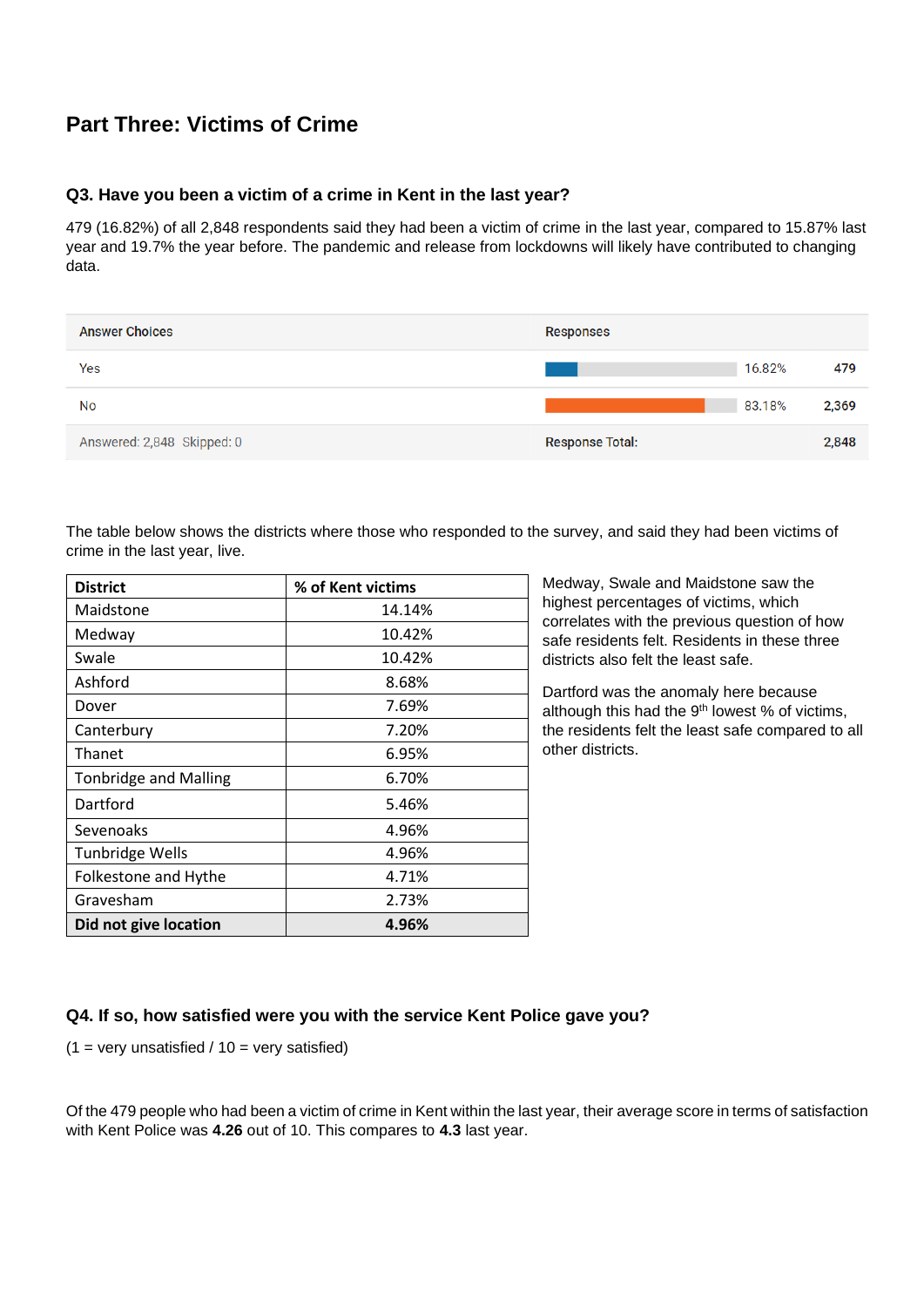| <b>District</b>        | Satisfaction levels out of 10 |
|------------------------|-------------------------------|
| Maidstone              | 5.39                          |
| Ashford                | 4.46                          |
| Swale                  | 4.43                          |
| Tonbridge & Malling    | 4.33                          |
| Thanet                 | 4.25                          |
| Canterbury             | 4.24                          |
| Sevenoaks              | 4.20                          |
| <b>Tunbridge Wells</b> | 4.10                          |
| Dover                  | 3.97                          |
| Medway                 | 3.81                          |
| Dartford               | 3.77                          |
| Gravesham              | 3.64                          |
| Folkestone & Hythe     | 3.32                          |

When comparing the levels of satisfaction across districts, the table shows that even though Maidstone had the highest percentage of victims, these people also had the highest levels of satisfaction. On the opposite end of the spectrum, the areas with the fewest victims felt the least satisfied (Folkestone & Hythe, Gravesham, Medway, and Dartford).

#### **Q5. This question asked victims of crime what went well.**

Of the 479 people who indicated that they had been a victim of crime in the last year, 334 made a comment in the free text field. Below are a few typical examples, although many people wrote "*nothing went well"* in this section.

*"I was spoken to at my pace, manner and level of understanding, as well as given respect throughout my situation."*

*"Kent police came really quickly after calling 999, great support from them. they helped my mum a lot. She got scared the next day, thinking someone is trying to break in again. The 999 police operator was brilliant at helping her and supporting her."*

*"Response officer keeping contact and updating."*

*"The initial police involvement and some of their input with victim support."*

#### **Q6. This question asked victims of crime what could be improved.**

Of the 479 who indicated they had been a victim of crime in the last year, 359 made comment in the free text field. Below are some examples of the most common grievances:

*"Speedier response, quick action taken against the offenders, robust consequences to the crime."*

*"If they could respond quicker"*

*" I don't bother with 101 as it takes 'forever' to get past the automated preamble and then 'all our operators are busy."*

*"There was no face to face discussion, it was all phone or computer, not good if you are older or if you haven't got access to the internet. No ability to talk through things you don't understand or explain any challenge you wish to make."*

*"Contact to victim. Especially when it is an assault to a disabled man. Being given a crime number but no contact*  for weeks after and no attempt to take finger-prints from vehicle which would have confirmed the perpetrator to take the case further. Now it is too late and likely nothing will happen to someone that goes round punching *normal citizens in the middle of the day. How many more people has this person got to injure to be stopped?".*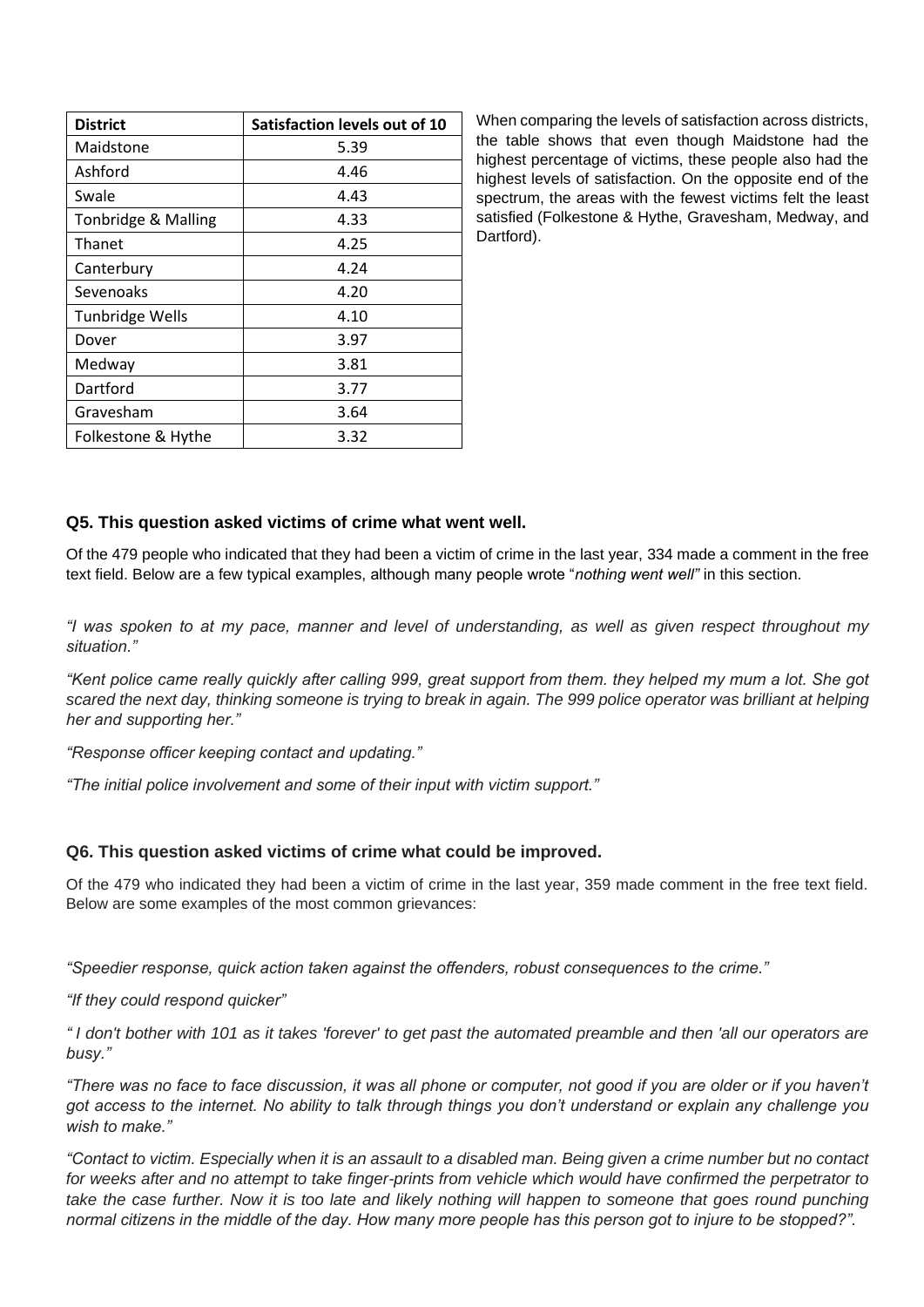"*A response would be helpful. Contact from the police to acknowledge the crime and a bit of interest in solving it or stopping it happen again would have been good. Instead, I received an automated response to my online report. At no point did I feel "Victim First". Some crime prevention advice would have been useful instead of telling me you have provided other people with free shed alarms, but not us. Also, you asked if we wanted victim support. We had our shed broken into - we didn't need victim support, but you gave them our details anyway."* 

*"If your officers would actually investigate the crime."*

*"The courts said they were going to prosecute then changed their mind and said they wouldn't, which caused significant stress to my family."*

*"Response. CPS & Courts need to speed up. Delays too long."*

*"The crime was minor level assault. The assailant clearly had no expectation that he might be caught. Low level criminality occurs frequently because of the low expectation of being apprehended, tried and convicted."*

*"I was a victim and continue to be of online racial abuse, Kent police , the pcc, need to work with online social media companies and media outlets to tackle online abuse."*

*"No one from victim support contacted me about my case. I may have been shrewd enough not to give this person money but I had still been a victim of deception by this person. Online dating needs to be regulated as they just take your money but don't vet their customers at all. Dangerous."*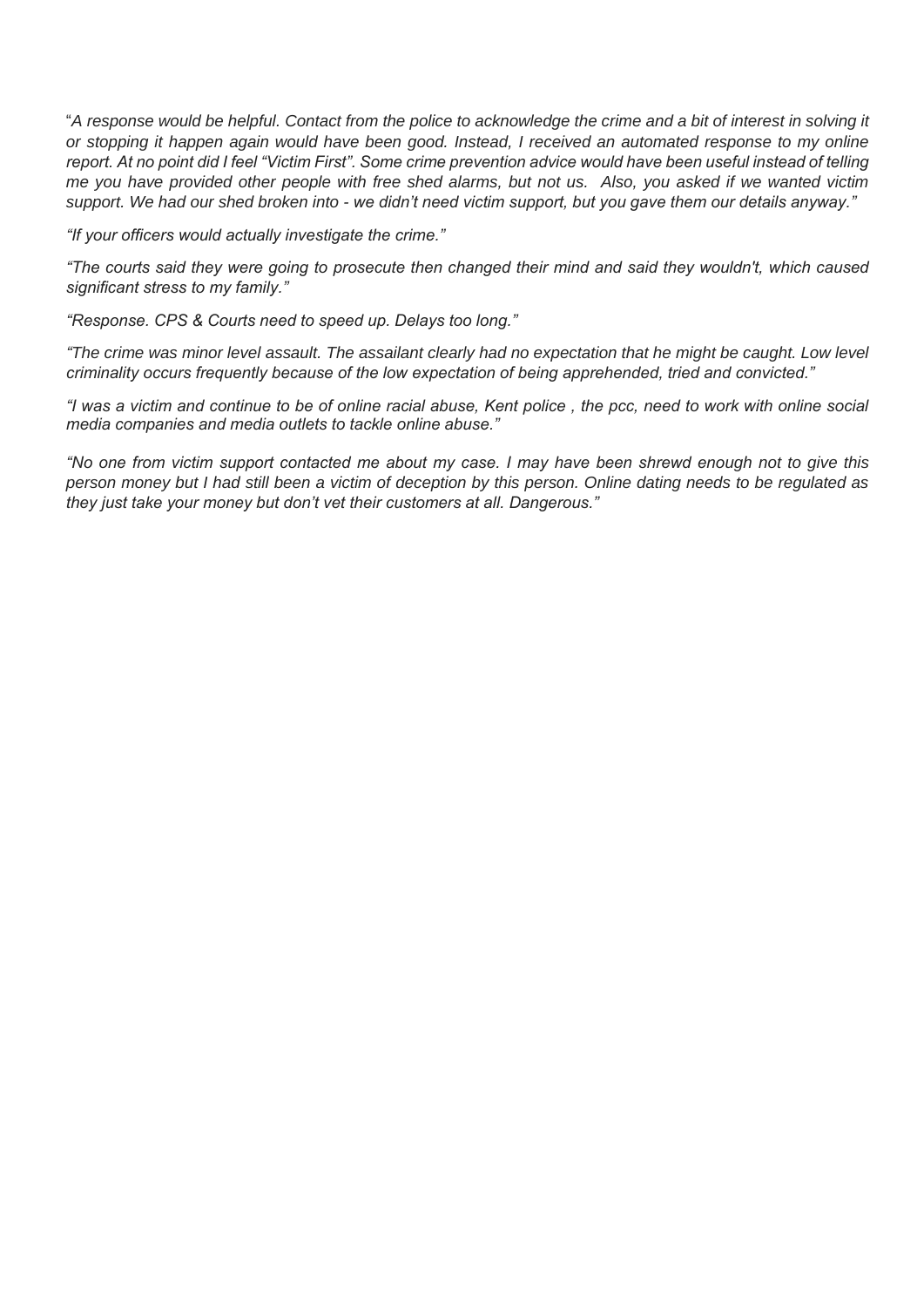## **Part Four: What matters to you?**

#### **Q7. Which of the following issues do you feel are the most important? Please select a maximum of six.**

The survey asked respondents to select up to six issues from a pre-defined list of 22, to illustrate which they felt to be the most important. The options were not laid out in alphabetical order but were presented in a random fashion; this was to encourage people to look at the options and not just tick the first six.

2,844 people answered this section. *Sexual Violence***,** *Serious Violence including gangs and weapons***,** *Child Exploitation,* and *Burglary and Robbery* offences were the most commonly selected issues.

This compares with last year where *Anti-social behaviour, Gangs and county lines, Child sexual exploitation, Knife crime,* and *Burglary* were popular. High-profile cases involving violence against women and girls, including sexual offences, will almost certainly have influenced respondents' choices this year.

| <b>Answer Choices</b>                                | Responses              |        |       |
|------------------------------------------------------|------------------------|--------|-------|
| Rural crime                                          |                        | 24.16% | 687   |
| Vehicle crime                                        |                        | 17.97% | 511   |
| Burglary / Robbery                                   |                        | 53.20% | 1,513 |
| Stalking and harassment, including online harassment |                        | 26.23% | 746   |
| Fraud and Cyber crime                                |                        | 26.79% | 762   |
| Domestic abuse, including coercion and control       |                        | 40.68% | 1,157 |
| Terrorism and radicalisation                         |                        | 35.62% | 1,013 |
| Drugs offences                                       |                        | 34.67% | 986   |
| Road traffic offences                                |                        | 19.97% | 568   |
| Hate crime                                           |                        | 14.03% | 399   |
| Antisocial behaviour                                 |                        | 50.74% | 1,443 |
| Child sexual exploitation                            |                        | 53.34% | 1,517 |
| Business crime, including shoplifting                |                        | 5.63%  | 160   |
| Serious violence, including gangs/weapons offences   |                        | 61.32% | 1,744 |
| Human trafficking / modern day slavery               |                        | 28.09% | 799   |
| Sexual offences, including rape                      |                        | 64.49% | 1,834 |
| Public disorder, including protests / demonstrations |                        | 17.19% | 489   |
| Answered: 2,844 Skipped: 4                           | <b>Response Total:</b> |        | 2.844 |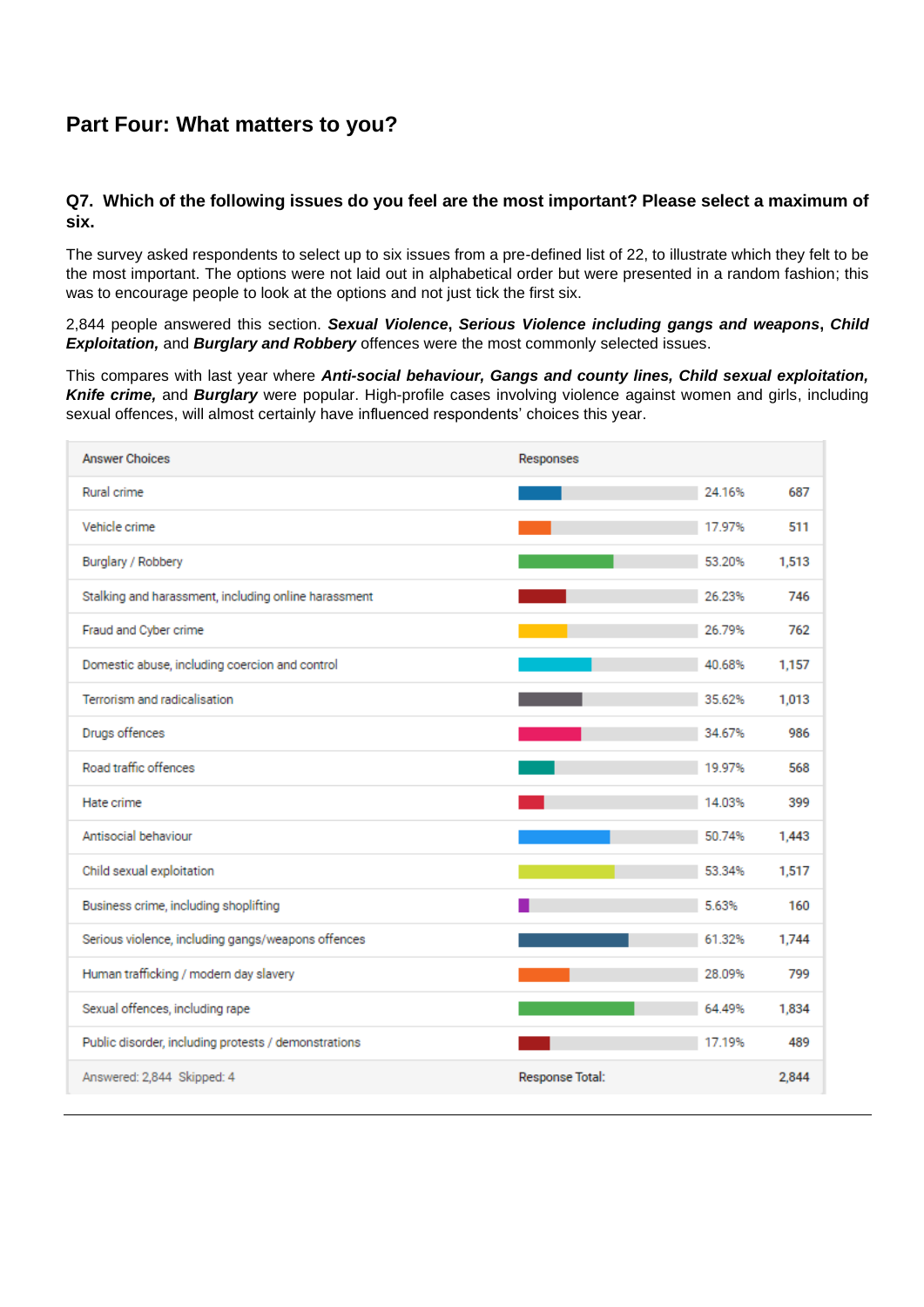Further analysis of the data shows differing top selections among different sub-groups.

When broken down in "What TYPE of area do you live in: urban, rural or coastal?", the top 3 priorities were:

| <b>Rural inhabitants:</b> | Urban inhabitants:         | <b>Coastal inhabitants:</b> |
|---------------------------|----------------------------|-----------------------------|
| 1) Rural Crime            | $=$ 1) Hate Crime          | 1) Hate crime               |
| 2) Vehicle crime          | =1) Business Crime         | 2) Stalking and harassment  |
| 3) Road traffic offences  | 3) Stalking and harassment | 3) Antisocial behaviour     |

When broken down into age groups, older people were more concerned about burglary and robbery and anti-social behaviour, whereas younger people consider stalking and harassment, including online harassment, more important:

#### **Top 3 priorities for Under 20s**

- 1) Sexual offences including rape
- 2) Child sexual exploitation
- 3) Stalking and harassment, including online.

#### **Top 3 priorities for 20-40s**

- 1) Sexual offences, including rape
- 2) Serious violence including gangs.
- 3) Child sexual exploitation

#### **Top 3 priorities for 40s-60s**

- 1) Sexual offences, including rape
- 2) Serious violence, including gangs
- **3)** Child sexual exploitation

#### **Top 3 priorities for 60s-80s**

- 1) Sexual offences, including rape
- 2) Serious violence, including gangs
- 3) Antisocial behaviour

#### **Top 3 priorities for 80+ group**

- 1) Serious violence, including gangs
- 2) Burglary and robbery
- 3) Child sexual exploitation

Respondents who self-defined as either **mixed race** and **BAME** respondents selected:

- 1) Sexual Offences including rape
- 2) Child sexual exploitation
- 3) Antisocial behaviour.

Respondents who self-defined as **white** recorded similar priorities:

- 1) Sexual offences, including rape
- 2) Child sexual exploitation
- 3) Burglary and robbery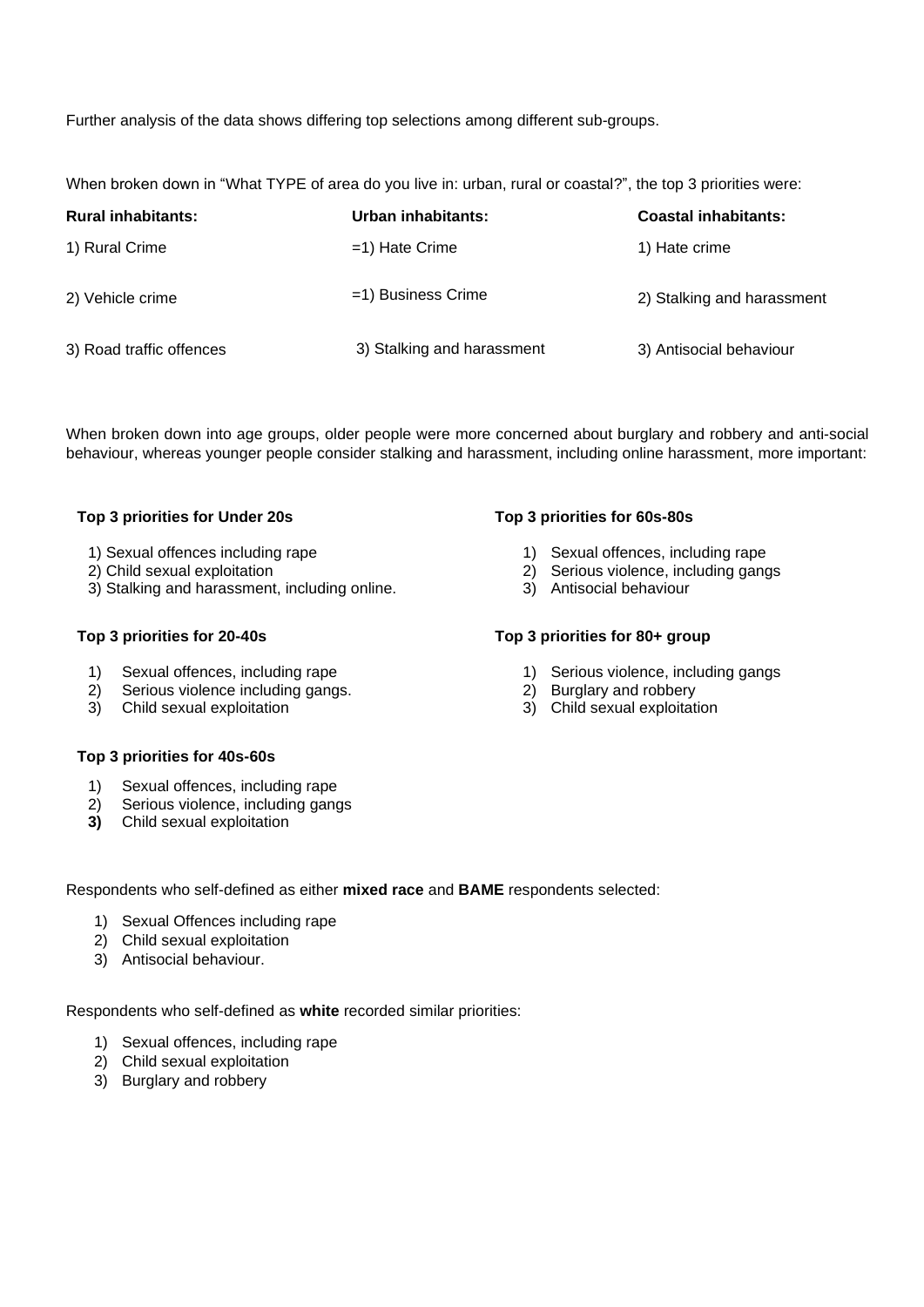Victims of crime broadly chose the same crimes as non-victims, however they saw anti-social behaviour as more important than burglary or child sexual exploitation.

| <b>Top 5 crimes</b>  |                      |                |                      | % Difference    |
|----------------------|----------------------|----------------|----------------------|-----------------|
| respondents feel are | <b>Victims</b>       |                | <b>Non-victims</b>   | between the two |
| the most important   | (%)                  |                | (%)                  | groups          |
|                      | Sexual offences,     |                | Sexual offences,     |                 |
|                      | including rape       |                | including rape       |                 |
| $\mathbf{1}$         | (54.3%)              | 1              | (66.4%)              | 12.1            |
|                      | Serious violence,    |                | Serious violence,    |                 |
|                      | including            |                | including            |                 |
|                      | gangs/weapons        |                | gangs/weapons        |                 |
|                      | offences             |                | offences             |                 |
|                      | (54.3%)              | 2 <sub>1</sub> | (62.6%)              | 8.3             |
|                      |                      |                | Child sexual         |                 |
|                      | Antisocial behaviour |                | exploitation         |                 |
| 3                    | (52.2%)              | 3              | (54.0%)              | 1.8             |
|                      | Child sexual         |                |                      |                 |
|                      | exploitation         |                | Burglary/Robbery     |                 |
| 4                    | (49.7%)              | 4              | (53.9%)              | 4.2             |
|                      | Burglary/Robbery     |                | Antisocial behaviour |                 |
| 5                    | (49.3%)              | 5              | (50.4%)              | 1.1             |

#### **Q8 Are there any other issues which Kent Police deal with in partnership with other agencies that you feel are important?**

1,004 respondents completed this free text field, although a number of the responses referred to issues already captured within the list in Q7. A selection of additional comments are below:

- o Fly-tipping
- o Homelessness
- o Pet theft/animal cruelty
- o Illegal immigration
- o Mental health
- o Policing public footpaths
- o Electric scooters and mopeds on paths
- o Speeding through villages
- o Gender self-identification in custody
- o Verbal abuse
- o Unauthorised encampments/issues with traveller communities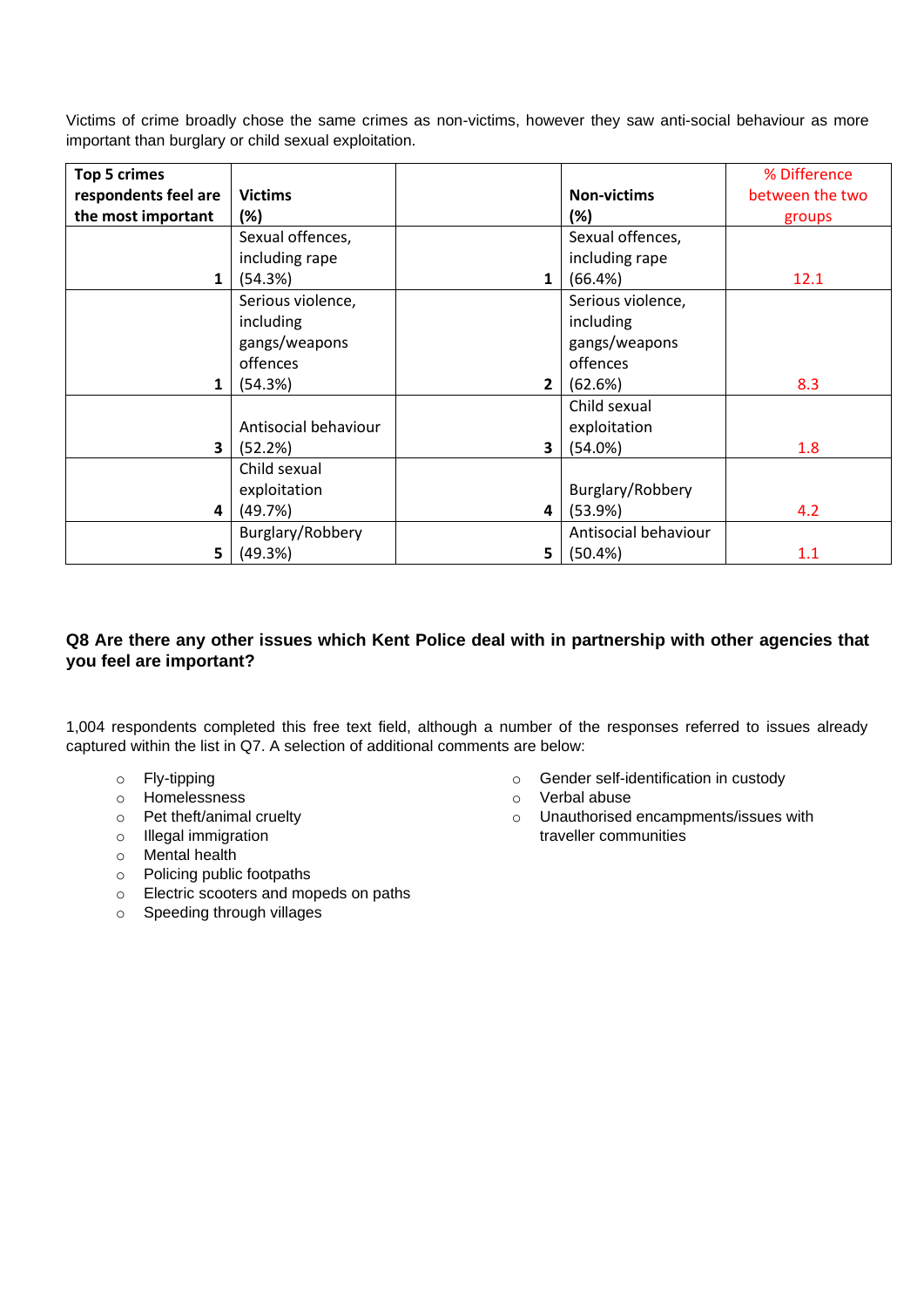## **Part Five: Road Safety**

#### **Q9 To what extent do you feel safe on the roads where you live?**

46.9% of respondents said they felt either 'very safe' or 'safe' on the roads, with only 21.2% reporting feeling 'unsafe' or 'very unsafe'. Almost a third had no strong feelings about the issue.



#### **Q10 To what extent do you witness road traffic offences on the roads where you live? (e.g. using a mobile phone, speeding or not wearing a seatbelt etc?)**

The majority claimed to witness a road traffic offence daily (51.51%). Only 8.37% report 'rarely' or 'never' seeing offences on the roads.

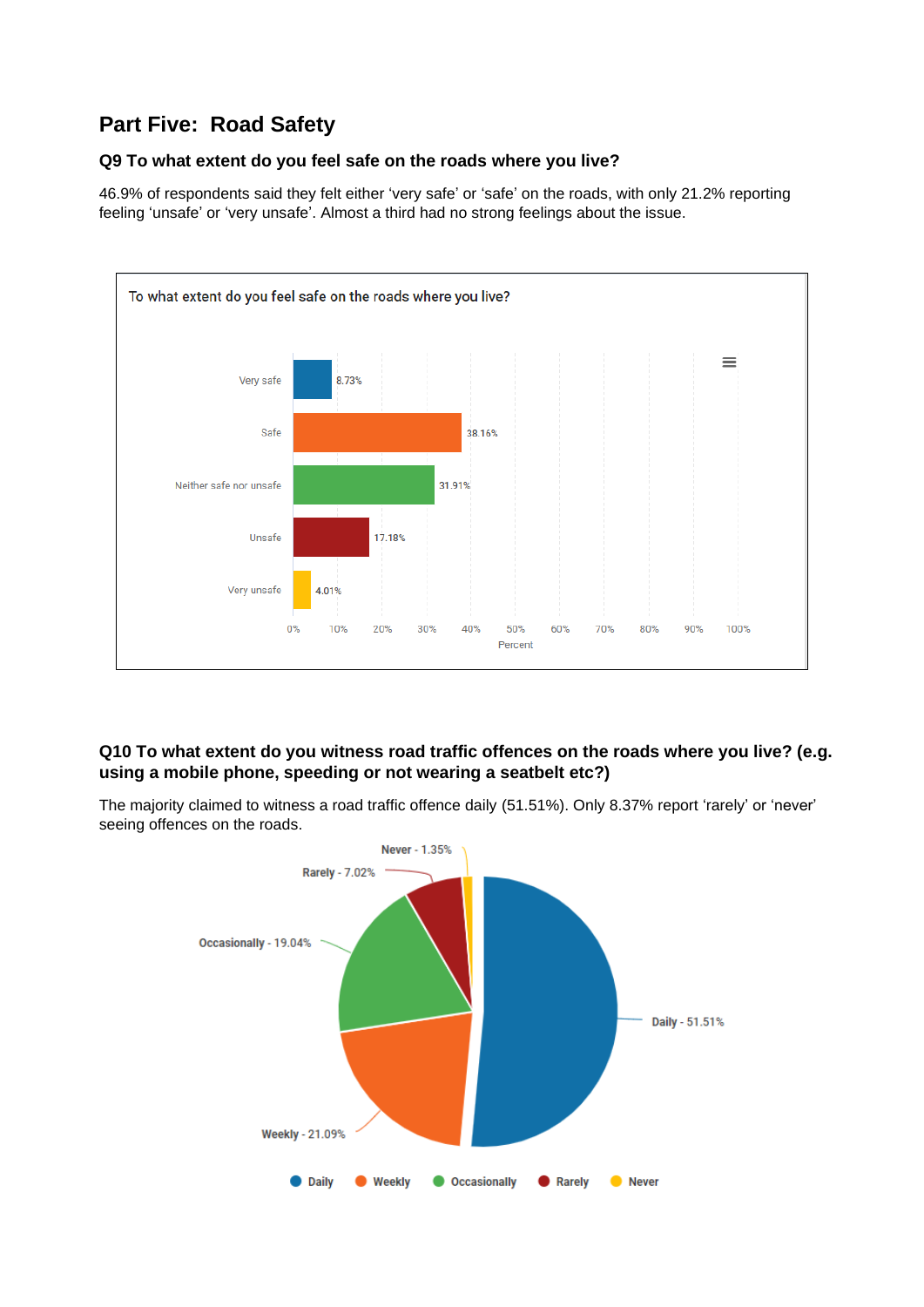#### **Q11 To what extent do you agree that offences which occur on the roads where you live require more enforcement?**

The majority of respondents said they would like to see more enforcement, with 76.5% either agreeing strongly, or agreeing, with the statement

| <b>Answer Choices</b>       | <b>Responses</b>       |        |       |
|-----------------------------|------------------------|--------|-------|
| <b>Strongly agree</b>       |                        | 45.34% | 1,278 |
| Agree                       |                        | 31.18% | 879   |
| Neither agree nor disagree  |                        | 16.96% | 478   |
| <b>Disagree</b>             |                        | 5.36%  | 151   |
| <b>Strongly disagree</b>    |                        | 1.17%  | 33    |
| Answered: 2,819 Skipped: 29 | <b>Response Total:</b> |        | 2,819 |

When analysing the data between districts on how safe they felt on their roads, how far they agreed with tougher penalties and how often they witnessed traffic offences, there were some differences.

The tables below show a combination of percentages of those respondents who said they felt 'very safe' or 'safe' on the roads; those who said they witnessed offences 'daily' or 'weekly'; and those who 'strongly agree' or 'agree' that there should be tougher penalties.

| <b>District</b>                | How<br>safe?<br>(Combined<br>% very<br>safe and | <b>District</b>                | <b>How</b><br>often?<br>(Combined<br>% daily and<br>weekly) | <b>District</b>                | <b>Tougher</b><br>penalties<br>(Combined<br>% strongly<br>agree and |
|--------------------------------|-------------------------------------------------|--------------------------------|-------------------------------------------------------------|--------------------------------|---------------------------------------------------------------------|
|                                | safe)                                           | <b>Ashford</b>                 | 78.20                                                       |                                | agree)                                                              |
| <b>Folkestone &amp; Hythe</b>  | 56.17                                           | <b>Swale</b>                   | 77.07                                                       | <b>Dover</b>                   | 81.32                                                               |
| <b>Sevenoaks</b>               | 50.91                                           | <b>Dover</b>                   |                                                             | Gravesham                      | 81.32                                                               |
| <b>Tonbridge &amp; Malling</b> | 49.50                                           | <b>Maidstone</b>               | 76.77                                                       | <b>Thanet</b>                  | 80.00                                                               |
| <b>Thanet</b>                  | 49.24                                           | <b>Dartford</b>                | 74.54                                                       | Canterbury                     | 79.43                                                               |
| <b>Dartford</b>                | 48.00                                           |                                | 74.18                                                       | <b>Swale</b>                   | 78.95                                                               |
| <b>Medway</b>                  | 47.94                                           | Canterbury                     | 74.16                                                       | <b>Dartford</b>                | 78.66                                                               |
| <b>Ashford</b>                 | 47.43                                           | Gravesham                      | 73.91                                                       | <b>Tonbridge &amp; Malling</b> | 78.22                                                               |
| <b>Tunbridge Wells</b>         | 46.95                                           | <b>Sevenoaks</b>               | 72.28                                                       | <b>Ashford</b>                 | 76.92                                                               |
| Canterbury                     | 45.94                                           | <b>Tonbridge &amp; Malling</b> | 71.79                                                       | <b>Maidstone</b>               | 76.40                                                               |
|                                |                                                 | <b>Thanet</b>                  | 70.50                                                       | <b>Tunbridge Wells</b>         |                                                                     |
| <b>Dover</b>                   | 44.89                                           | <b>Tunbridge Wells</b>         | 70.12                                                       |                                | 75.61                                                               |
| <b>Maidstone</b>               | 43.79                                           | <b>Medway</b>                  | 67.24                                                       | <b>Medway</b>                  | 72.70                                                               |
| <b>Swale</b>                   | 40.61                                           | <b>Folkestone &amp; Hythe</b>  | 64.38                                                       | <b>Folkestone &amp; Hythe</b>  | 71.92                                                               |
| Gravesham                      | 40.22                                           |                                |                                                             | <b>Sevenoaks</b>               | 70.91                                                               |

It appears those areas which felt the safest on the roads were less likely to agree or strongly agree with tougher punishments for road traffic offences (Folkestone & Hythe, and Sevenoaks). People in Dover, Gravesham, Swale, and Canterbury said they were more in favour of increasing punishments.

Similarly, those who witnessed offences more regularly felt more strongly about toughening punishments.

### **Part Six: Crime Prevention**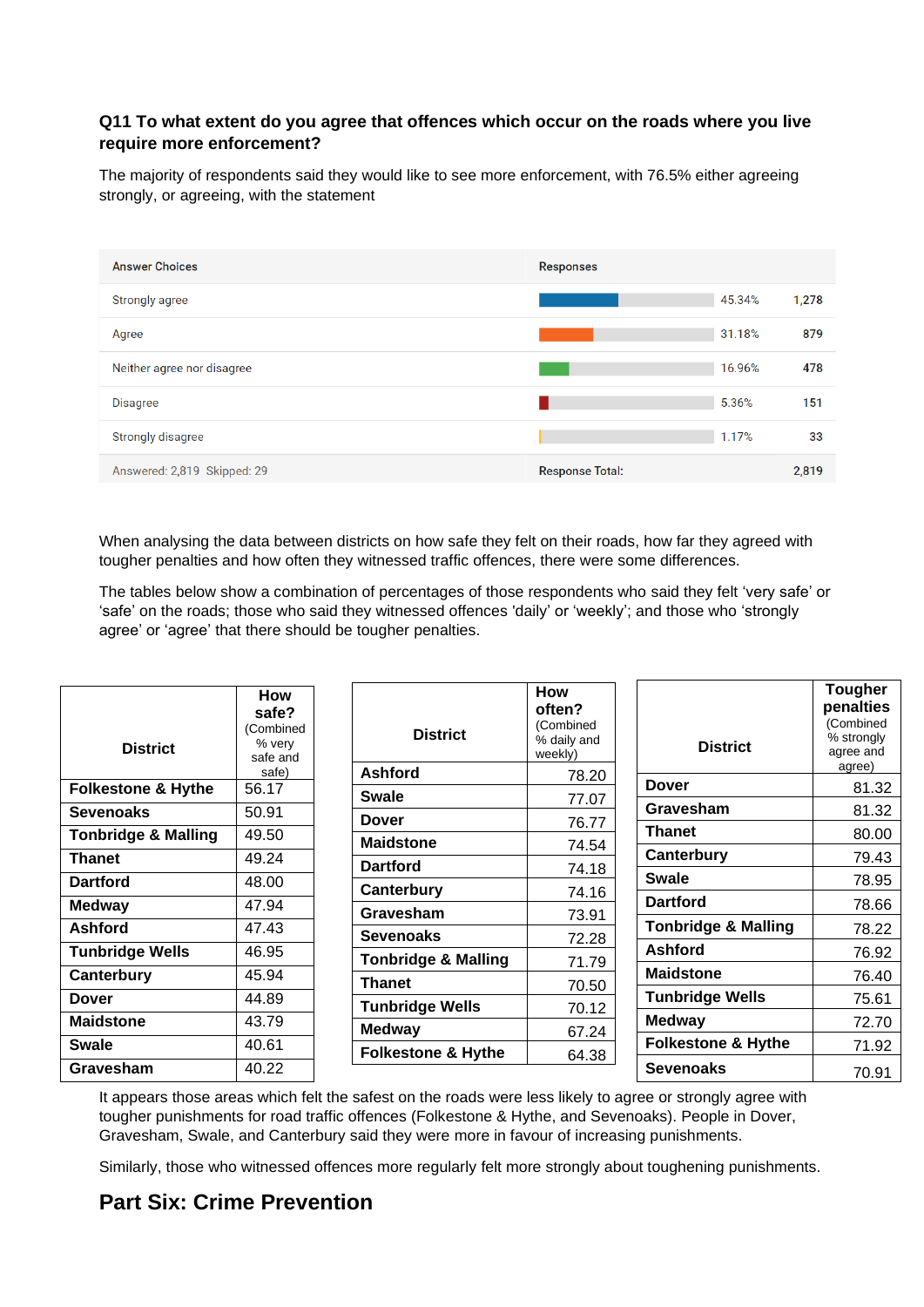#### **Q12 Have you taken any of the following steps to make your home safer?**

Most people have installed some sort of security measures, with window locks being the most popular. Many people have installed several items.



#### **Q12 Does this make you feel safer?**

Nearly 76% reported these measures did make them feel safer.

Those who answered no were asked what would make them feel safer in **Q13**. The most common response was more police on their local streets. Other popular remarks included improved street lighting and more CCTV.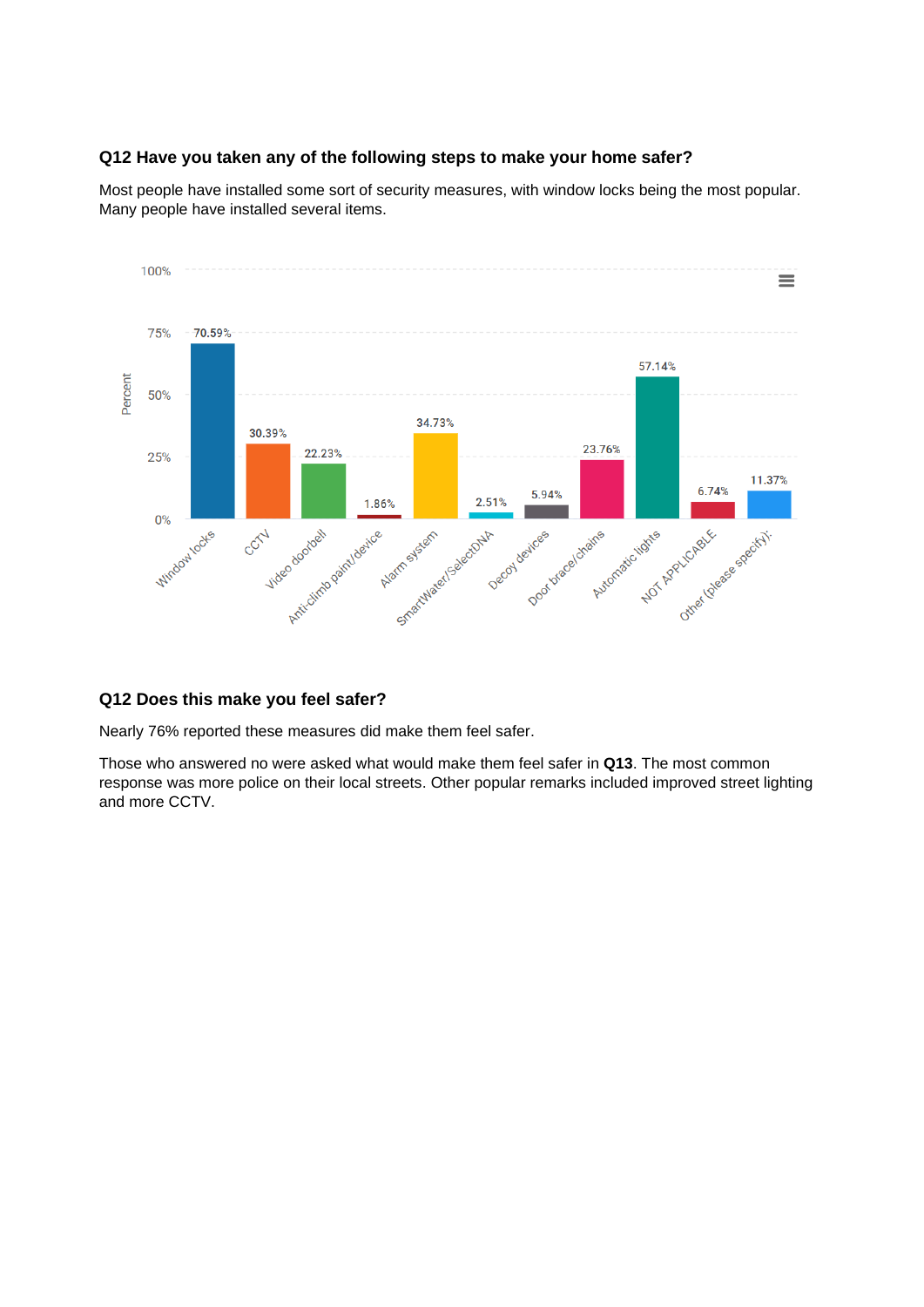## **Questions from the survey that are not included in the main report**

#### **Q16 Which district do you live in?**

As the chart shows, responses were received from every district, indicating that the survey was widely received.



#### **Q17 asked respondents to describe the area they lived in.**

The greatest number of respondents (43.65%) indicated that they live in a rural area. These proportions in this pie chart are almost identical to last year.



**Q18 asked which age cohort the respondent fell into.**